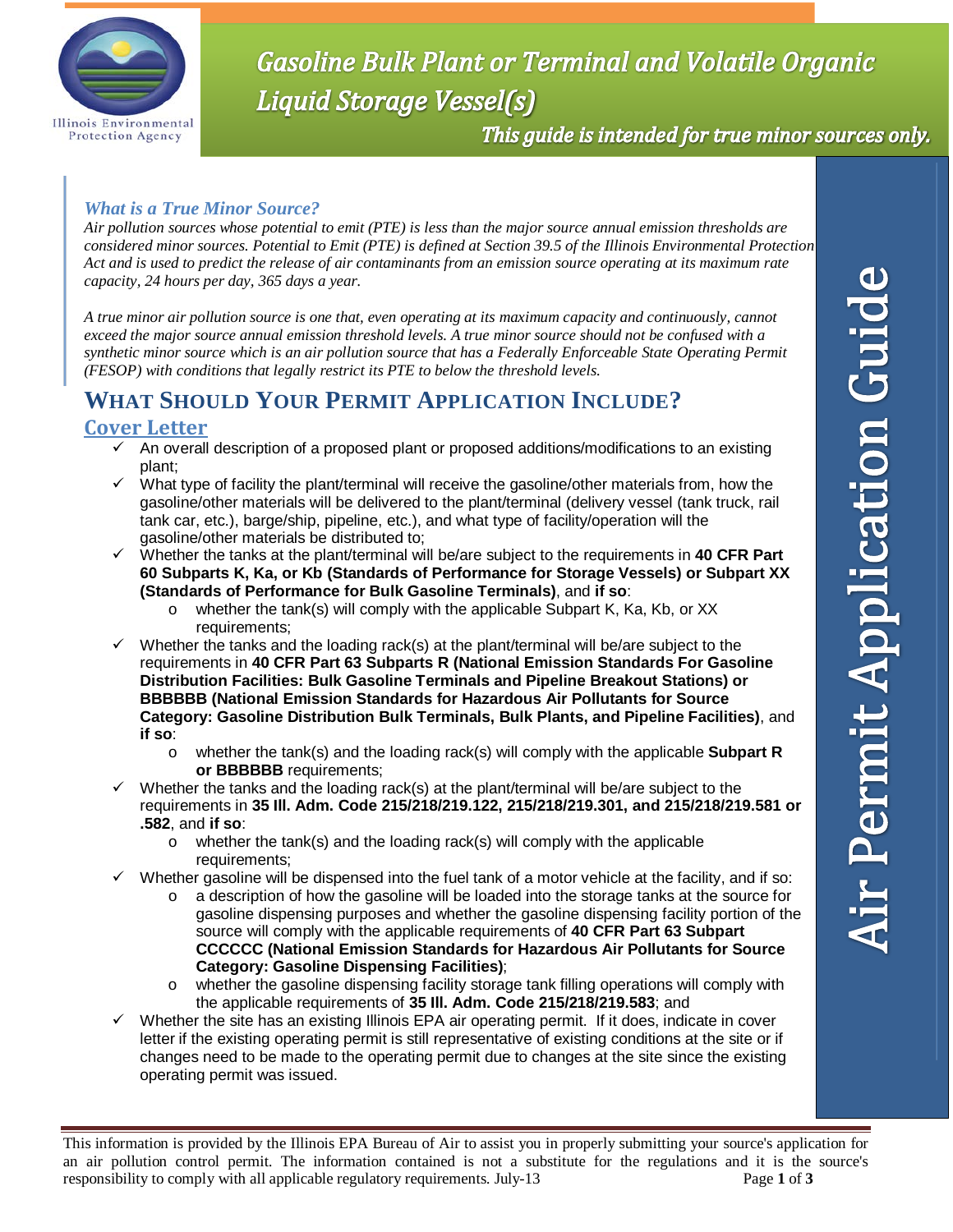## **Description of the Operation**

A written summary and/or table(s) that describes or identifies the following as it exists and is proposed:

- $\checkmark$  Number, maximum rated capacity, and material of construction of each tank, and whether aboveground or belowground;
- $\checkmark$  Number and maximum rated capacity of each loading rack;
- $\checkmark$  Date(s) of construction and modification of each tank and loading rack;
- Type (gasoline, etc.) and physical/chemical characteristics (vapor pressure, etc.) of material to be stored in each tank;
- $\checkmark$  Type (gasoline, etc.) and physical/chemical characteristics (vapor pressure, etc.) of material to be processed in each loading rack;
- $\checkmark$  Maximum calculated design throughput of the plant in gallons per day (identify plant component/feature that limits the calculated maximum throughput);
- $\checkmark$  Pollution control equipment (delivery vessel and stationary storage tank vapor collection system, stationary tank permanent submerged loading pipe(s), submerged filling or bottom loading of delivery vessel, stationary storage tank vapor control system, etc.);
- $\checkmark$  The calculations (include emission factors/input data used) for the potential to emit (PTE) of volatile organic material (VOM) and hazardous air pollutants (HAPs) in tons per year for the entire source, including emissions from the tanks (filling the tanks and tank storage emissions) and from the loading rack(s) (filling delivery/transfer vessels); and
- $\checkmark$  The requested maximum actual annual and hourly emissions of VOM and HAPs for the entire source (including tanks and loading racks), and the corresponding requested maximum throughput of gasoline/other material associated with those requested maximum actual emissions that you propose to be included in your permit as permit conditions.

## **Plot Plan/Flow Diagram:\***

- $\checkmark$  Illustrate all existing and proposed emission units (tanks, loading racks, etc.) and pollution control equipment (vapor collection system, vapor control system, etc.) at the source;
- $\checkmark$  Each item should be labeled by name or unique identifier;
- $\checkmark$  Differentiate between existing and proposed items;
- $\checkmark$  Identify site location, location of the emission units and pollution control equipment, site property boundaries, and surrounding land use, and if applicable, existing emission units/pollution control equipment;

\*Sketch drawing or block diagram is sufficient (doesn't have to be to scale)

#### **Application Forms:**

The forms can be obtained on the Illinois EPA website at: [www.epa.state.il.us/air/stateforms/](http://www.epa.state.il.us/air/stateforms/)

- □ APC-629: Application for a Permit to Construct and/or Operate;
- APC-232: Tank Process Emission Source Addendum;
- □ 197-FEE: Fee Determination for Construction Permit Application if you are requesting a Construction Permit

*(Please make sure a check in the appropriate amount is also included with the completed 197-Fee form);*